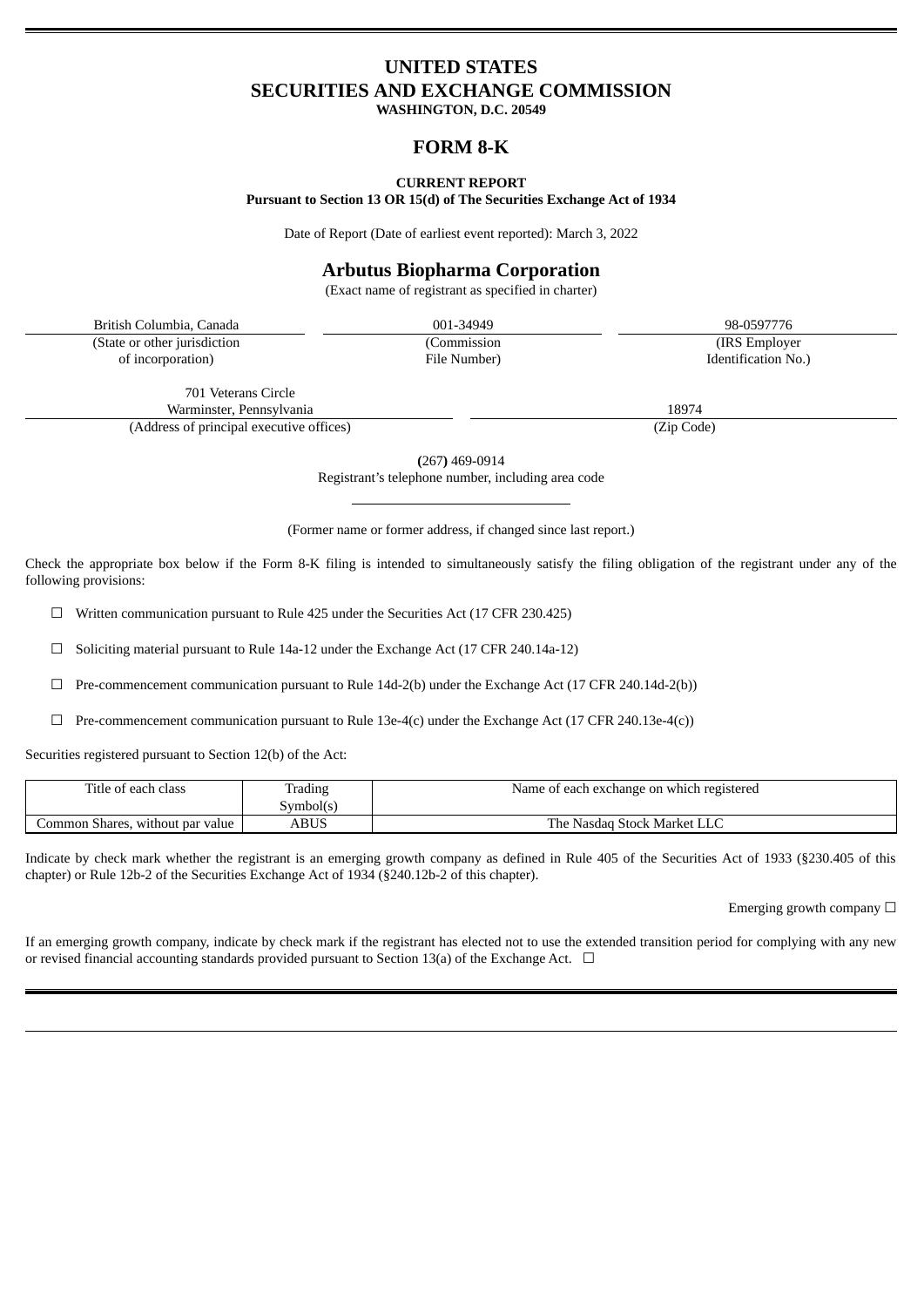#### **Item 8.01. Other Events.**

#### ATM Prospectus Supplement

On March 3, 2022, Arbutus Biopharma Corporation (the "Company") filed a prospectus supplement (the "March 2022 Prospectus Supplement") under: (i) a shelf registration statement on Form S-3 (File No. 333-235674) that was declared effective by the Securities and Exchange Commission (the "SEC") on January 10, 2020 (the "January 2020 Registration Statement"); (ii) a shelf registration statement on Form S-3 (File No. 333-248467) that was declared effective by the SEC on October 22, 2020 (the "October 2020 Registration Statement"); and (iii) a shelf registration statement on Form S-3 (File No. 333- 260782) that was declared effective by the SEC on November 18, 2021 (the "November 2021 Registration Statement," and, together with the January 2020 Registration Statement and the October 2020 Registration Statement, the "Registration Statements") in connection with the offer and sale of up to \$100.0 million of the Company's common shares, without par value (the "Common Shares"), from time to time pursuant to the previously executed Open Market Sale Agreement<sup>SM</sup>, dated December 20, 2018, with Jefferies LLC, as sales agent, as amended by Amendment No. 1, dated December 20, 2019, Amendment No. 2, dated August 7, 2020 and Amendment No. 3, dated March 4, 2021 (as amended, the "Sale Agreement").

The Company previously filed a prospectus supplement with the SEC (the "October 2021 Prospectus Supplement" and, together with the March 2022 Prospectus Supplement, the "Prospectus Supplements") in connection with the offering of up to \$75.0 million of its Common Shares pursuant to the Sale Agreement under the October 2020 Registration Statement. As of the date hereof, the Company has sold an aggregate of approximately \$23.0 million of its Common Shares under the October 2021 Prospectus Supplement. Immediately following the filing of the March 2022 Prospectus Supplement, the Company had an aggregate of approximately \$152.0 million of remaining capacity under the Prospectus Supplements.

The Common Shares to be offered and sold pursuant to the Sale Agreement are registered pursuant to the Registration Statements, and offerings for the Common Shares to be offered and sold pursuant to the Sale Agreement will be made only by means of the Prospectus Supplements, as applicable. This Current Report on Form 8-K shall not constitute an offer to sell or the solicitation of an offer to buy the Common Shares nor shall there be any sale of the Common Shares in any state or jurisdiction in which such offer, solicitation or sale would be unlawful prior to registration or qualification under the securities laws of any such state or other jurisdiction.

The legal opinion of Farris LLP relating to the legality of the issuance and sale of the Common Shares pursuant to the March 2022 Prospectus Supplement is attached as Exhibit 5.1 to this Current Report on Form 8-K and is incorporated by reference herein.

### **Item 9.01. Financial Statements and Exhibits.**

**(d) Exhibits. Exhibit Number Description** [5.1](#page-3-0) [Opinion](#page-3-0) of Farris LLP. [23.1](#page-3-0) Consent of Farris LLP [\(included](#page-3-0) in Exhibit 5.1). 104 Cover page interactive data file (formatted as inline XBRL).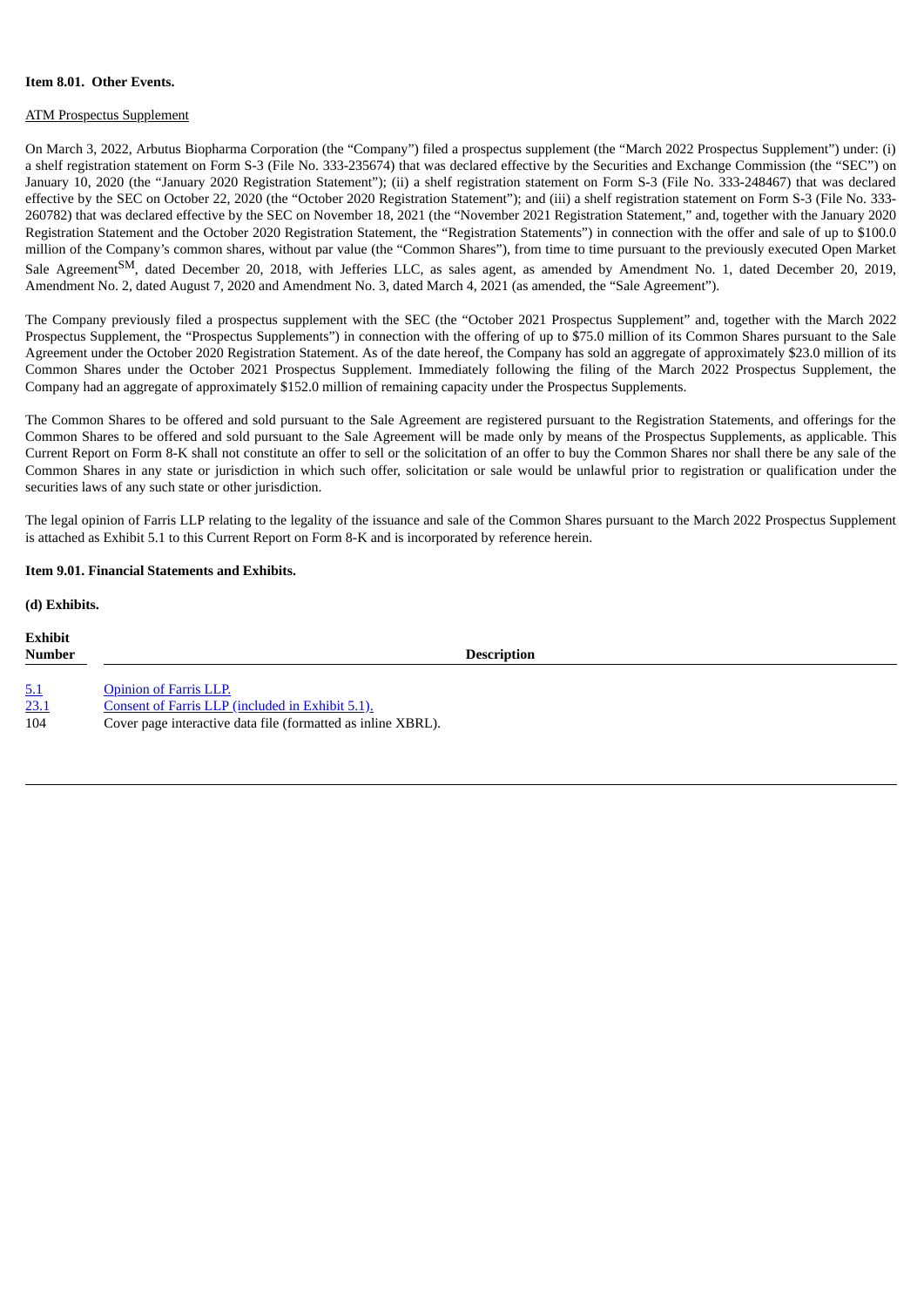## **SIGNATURE**

Pursuant to the requirements of the Securities Exchange Act of 1934, the registrant has duly caused this report to be signed on its behalf by the undersigned hereunto duly authorized.

# **Arbutus Biopharma Corporation**

Date: March 3, 2022 By: /s/ David C. Hastings

Name: David C. Hastings Title: Chief Financial Officer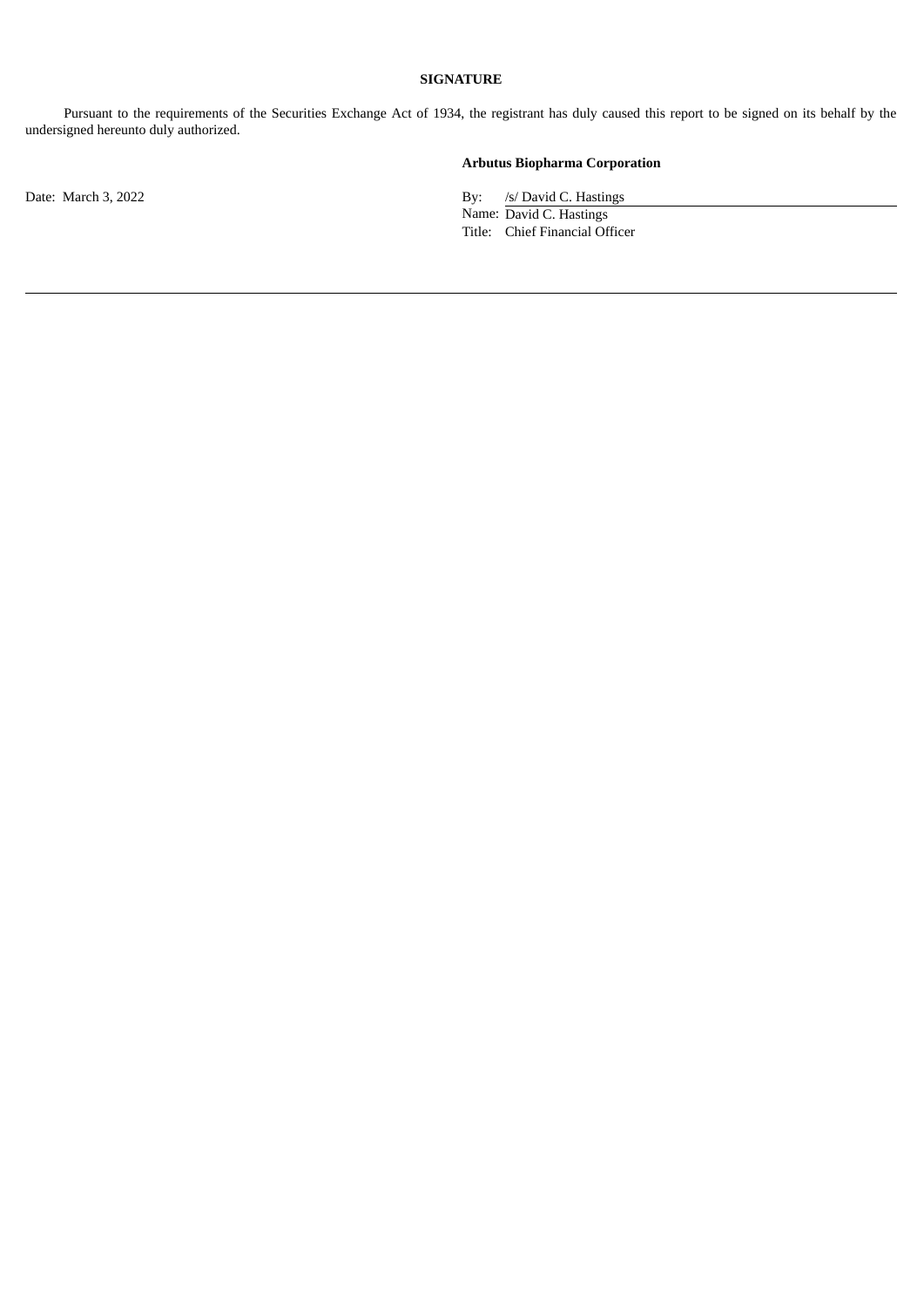**Exhibit 5.1**



March 3, 2022

<span id="page-3-0"></span>Board of Directors Arbutus Biopharma Corporation 701 Veterans Circle Warminster, PA 18974

Dear Sirs/Mesdames:

#### **Re: Arbutus Biopharma Corporation (the "Corporation")**

We are Canadian counsel to the Corporation, a British Columbia, Canada company, and have been requested to provide this opinion in connection with the Corporation's issuance of up to \$100,000,000 of the Corporation's common shares, no par value (the "**Common Shares**"), from time to time and at various prices in an "at-the-market" offering pursuant to that certain Open Market Sale Agreement<sup>SM</sup>, dated December 20, 2018 (as amended, the "**Sale Agreement**"), by and between the Corporation and Jefferies LLC, as amended by that certain Amendment No. 1 to the Sale Agreement, dated December 20, 2019, and that certain Amendment No. 2 to the Sale Agreement, dated August 7, 2020, and that certain Amendment No. 3 to the Sale Agreement, dated March 4, 2021. The Common Shares are being offered pursuant to the following documents of the Corporation:

- (i) the Registration Statement on Form S-3 (No. 333-235674) declared effective by the U.S. Securities and Exchange Commission (the "**Commission**") on January 10, 2020 (the "**January 2020 Registration Statement**"), including the base prospectus forming a part of the January 2020 Registration Statement (the "**January 2020 Base Prospectus**").
- (ii) the Registration Statement on Form S-3 (No. 333-248467) declared effective by the Commission on October 22, 2020 (the "**October 2020 Registration Statement**"), including the base prospectus forming a part of the October 2020 Registration Statement (the "**October 2020 Base Prospectus**").
- (iii) the Registration Statement on Form S-3 (No. 333-260782) declared effective by the Commission on November 18, 2021 (the "**November 2021 Registration Statement**," and, together with the January 2020 Registration Statement and the October 2020 Registration Statement, the "**Registration Statements**"), including the base prospectus forming a part of the November 2021 Registration Statement (the "**November 2021 Base Prospectus**"); and
- (iv) the prospectus supplement to each of the Registration Statements, dated March 3, 2022, as filed pursuant to Rule 424(b)(5) under the Securities Act (the "**March 2022 Prospectus Supplement**" and, together with the January 2020 Base Prospectus, the October 2020 Base Prospectus and the November 2021 Base Prospectus, the "**Prospectuses**").

#### **FARRIS LLP**

25th Floor - 700 W Georgia Street Vancouver, BC Canada V7Y 1B3 Tel 604 684 9151 farris.com